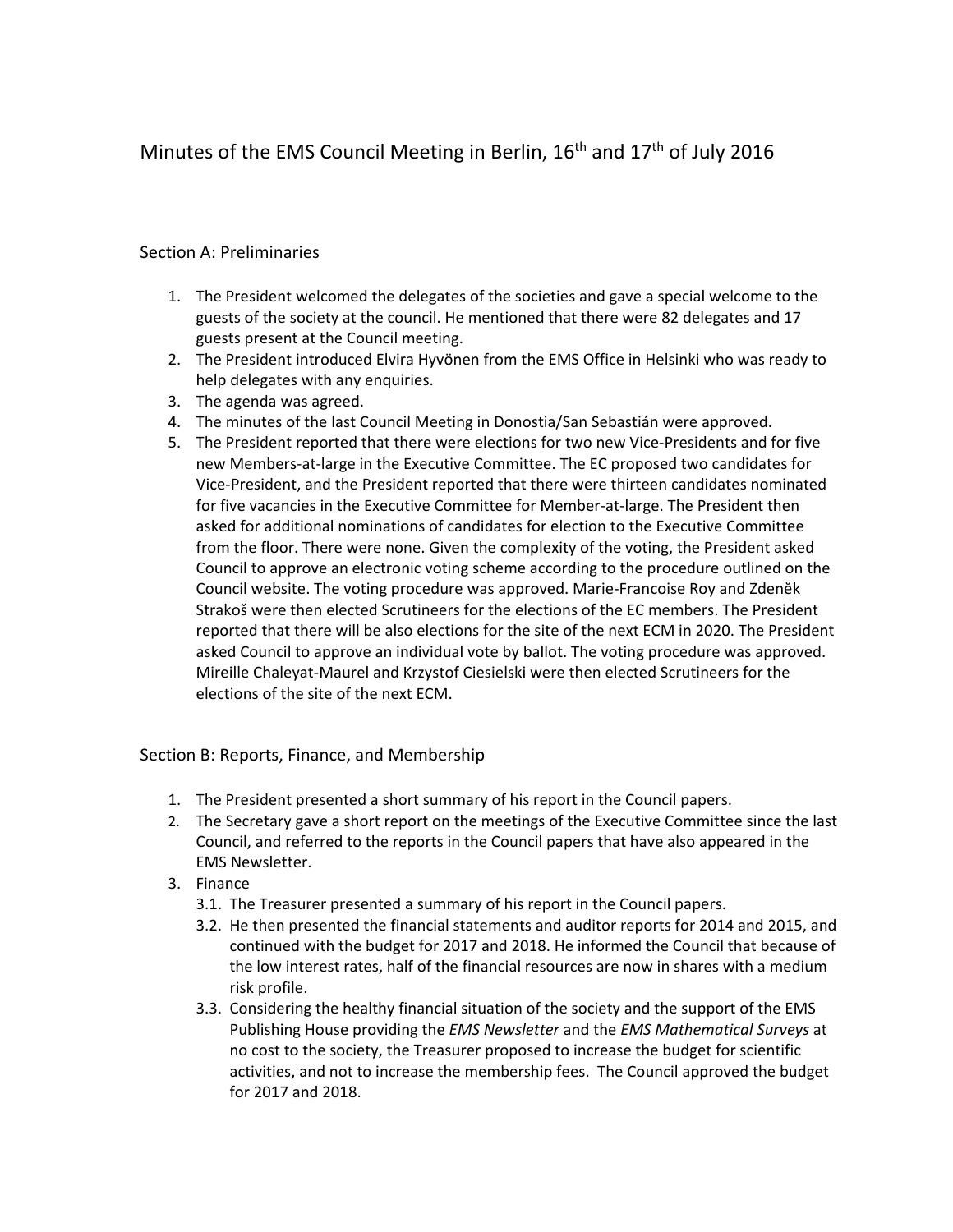- 3.4. Finally, Council appointed Nicola Bellomo and Stanisław Janeczko as lay auditors, and PricewaterhouseCoopers as the professional auditors, for the years 2017 and 2018.
- 4. Membership
	- 4.1. The Treasurer presented and explained the membership statistics presented in the Council papers. In the tabled papers lists are provided of all new individual members grouped by country and by society. There are now 2721 individual members of the EMS.
	- 4.2. After a presentation by Tigran Harutunyan, President of the Armenian Mathematical Union (AMU), Council approved by acclaim the application of the AMU to become a full member of the EMS. The reciprocity membership agreement with the Mathematical Society of Japan was also approved by acclaim by Council.
	- 4.3. No applications were received for waiving of fees of corporate members.
	- 4.4. The list of four new institutional members was noted.
- 5. Statues and By-laws
	- 5.1. The President introduced the proposed changes to the Rule 8, Rule 23, and Rule 30 of the By-Laws according to the proposal in the Council papers. The Council approved all three proposed changes.
	- 5.2. The Treasurer [presented](http://www.euro-math-soc.eu/system/files/uploads/1.%20Euler%20%281760%29.pdf) a formula due to Euler to calculate the membership fee for a life time membership to the society. After a discussion, it was proposed that the Executive Committee will investigate the optimal parameters for a lifelong membership that would be beneficial to the members of the society but not harm the income of the society from membership fees too much. It was agreed that the EC will come in time with a concrete proposal to Council that will be discussed at the next Council.
- 6. The Publicity Officer gave a [presentation](http://www.euro-math-soc.eu/system/files/uploads/2.%20Presentation%20Publicity%20Officer.pdf) of his work.

Section C: Elections to Executive Council

- 1. Volker Mehrmann and Armen Sergeev, the candidates for election as Vice-President, each gave a short presentation, and then they left the room. For each candidate, the President asked Council whether a formal ballot was required. In each case there was no such request, and both candidates were elected by a show of hands. In case of Volker Mehrmann two delegates abstained, and in case of Armen Sergeev three delegates abstained. Volker Mehrmann was elected Vice-President for the term 2017-2018 and Armen Sergeev was elected Vice-President for the term 2017-2020.
- 2. The President then continued with the election of the Members-at-large of the Executive Committee, each candidate gave a short presentation, and then the delegates voted in two rounds. The candidates Nicola Fusco, Stefan Jackowski, Vicente Muñoz, Beatrice Pelloni, and Betül Tanbay were elected members of the Executive Committee for the term 2017-2020. The results of the votes are in the table below.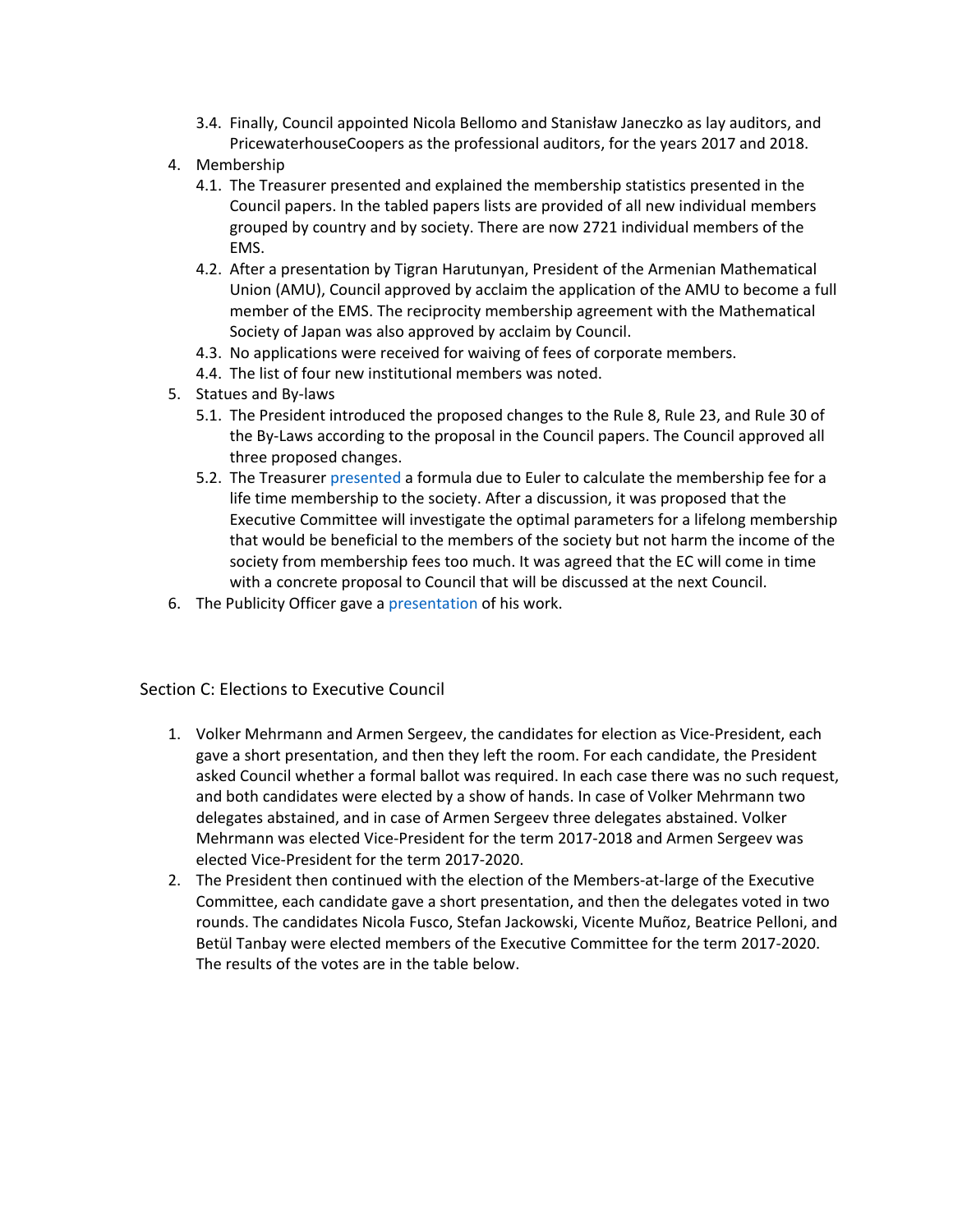| <b>Candidate</b>        | <b>Number of Votes Round 1</b> | <b>Number of Votes Round 2</b> |
|-------------------------|--------------------------------|--------------------------------|
| Ivan Fesenko            | 4                              |                                |
| Alice Fialowski         | 22                             | $\qquad \qquad$                |
| Nicola Fusco            | 34                             | 37                             |
| Tinne Hoff Kjeldsen     | 32                             | 29                             |
| Stefan Jackowski        | 40                             | 49                             |
| <b>Martin Mathieu</b>   | 3                              |                                |
| Vicente Muñoz           | 48                             |                                |
| Hans Munthe-Kaas        | 28                             | 22                             |
| <b>Beatrice Pelloni</b> | 46                             |                                |
| János Pintz             | 23                             | $\qquad \qquad \blacksquare$   |
| Jacob Rubenstein        | 27                             |                                |
| Elisabeth Strickland    | 20                             |                                |
| Betül Tanbay            | 56                             |                                |

#### Section D: European Congresses of Mathematics

- 1. Volker Mehrmann presented a report on the preparations of 7ECM.
- 2. The President introduced the proposed sites of the  $8<sup>th</sup>$  ECM Portorož (Slovenia) and Seville (Spain), each bid is solid and agreed to sign the Memorandum of understanding in order to organize the next ECM. Each bid gave a presentation followed by a discussion. In the subsequent vote the Seville bid received 33 votes and the Portorož bid received 45 votes. As a result, the Portorož bid was elected as the site of the 8<sup>th</sup> ECM during 5-11 July of 2020.

#### Section E: EMS Committees

- 1. On behalf of the Chair of the Applied Mathematics Committee, Volker Mehrmann gave a [presentation](http://www.euro-math-soc.eu/system/files/uploads/3.%20Presentation%20of%20Applied%20Mathematics%20Committee.pdf) of the work of the committee. He called attention for the fact that 2018 will be the year of Mathematical Biology with many activities. The successful lobbying for Mathematics within the Horizon 2020 program was welcomed by the Council. See also H3.
- 2. On behalf of the Chair of the Committee for Developing Counties, Leif Abrahamsson gave a [presentation](http://www.euro-math-soc.eu/system/files/uploads/4.%20Report%20of%20Developing%20Countries%20Committee.pdf) of the work of the committee. The funding of the Simons Foundation for Africa was welcomed by the Council. It will provide a significant source of funding to increase the interaction between Africa and Europe.
- 3. Gunther Törner, the Chair of the Education Committee gave a [presentation](http://www.euro-math-soc.eu/system/files/uploads/5.%20Presentation%20of%20Committee%20for%20Education.pdf) of the work of the committee.
- 4. Jiří Rákosník, the Chair of the Electronic Publishing Committee gave a [presentation](http://www.euro-math-soc.eu/system/files/uploads/6.%20Presentation%20of%20Electronic%20Publishing%20Committee.pdf) on the work of the committee, and in particular stressed the recent developments regarding EuDML and GDML. See also H1.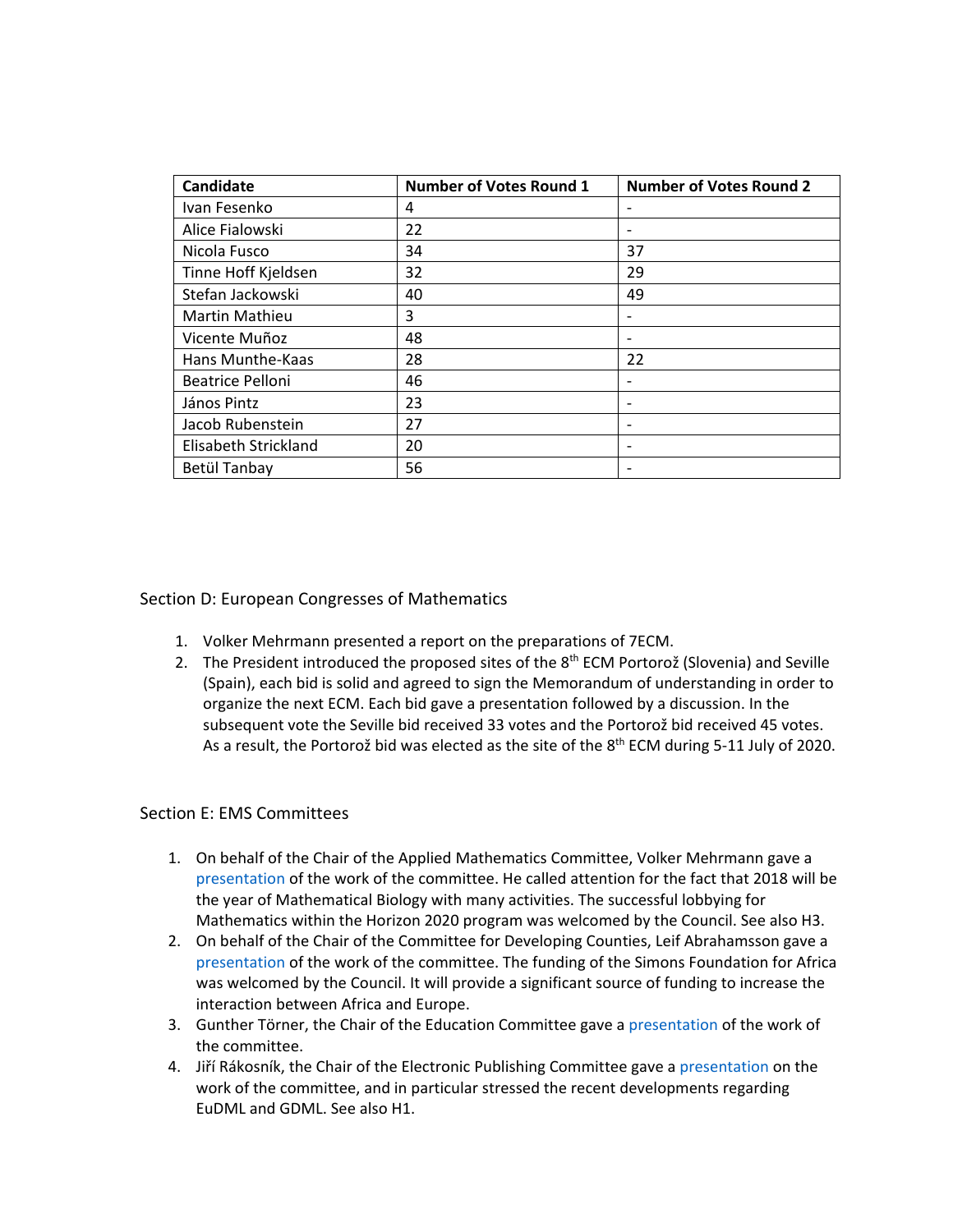- 5. On behalf of the Chair of ERCOM, Patrick Foulon went over the ERCOM report in the Council papers. Council regretted that Ari Laptev, the former President of the EMS and the current Chair of ERCOM, could not be present and requested the President to write to him a letter on behalf of the Council wishing him good health.
- 6. Aldolfo Quirós, the Chair of the Ethics Committee gave a [presentation](http://www.euro-math-soc.eu/system/files/uploads/9.%20Presentation%20of%20Ethics%20Committee.pdf) of the work of the committee. He stressed the importance of the Code of Practice and thanked the Publicity Officer for the attractive flyer about the work of the Ethics Committee that will be distributed about all participants of 7ECM.
- 7. Carles Casacuberta, the Chair of the European Solidarity Committee gave a [presentation](http://www.euro-math-soc.eu/system/files/uploads/10.%20Presentation%20of%20Solidarity%20Committee.pdf) of the work of the committee. He noted that the number of applications for support increased in recent years, and all request for support have to use now an application form on the website of the committee.
- 8. Nils Dencker, the Chair of the Meetings Committee gave a [presentation](http://www.euro-math-soc.eu/system/files/uploads/11.%20Presentation%20of%20Meetings%20Committee.pdf) of the work of the committee.
- 9. The President informed the Council that Bernard Teissier, the Chair of the Publication Committee recently resigned from the committee due to personal reasons. Therefore, there is no report and no presentation. He then recalled the paper on `open access' produced by the committee that have been used at many places as input for discussions. The President also used the opportunity to encourage delegates to nominate possible candidates for EMS Committees. As there are quite a few committee members towards their second and final term so renewals are unavoidable.
- 10. Roberto Natalini, the Chair of the RPA Committee gave a [presentation](http://www.euro-math-soc.eu/system/files/uploads/12.%20Presentation%20of%20Raising%20Public%20Awareness%20Committees.pdf) of the work of the committee. He asked attention for the new look of th[e Mathematics in Europe](http://mathematics-in-europe.eu/) website, and encouraged national societies to join. He also solicited for topics for a new Diderot Mathematica Forum after this year successful edition on Biomedical Applications.
- 11. Beatrice Pelloni, the Chair of the Women in Mathematics Committee gave a [presentation](http://www.euro-math-soc.eu/system/files/uploads/13.%20Presentation%20of%20Women%20in%20Mathematics%20Committee.pdf) of the work of the committee. She stressed the importance of diversity, in particular, at meetings sponsored by the EMS and on material published on the EMS website, and expressed the commitment to redress this imbalance.

#### Section F: Mathematics in Europe

- 1. The President reported on the latest developments regarding Horizon 2020, and mentioned the open EU consultation on Mathematics that was held in the Spring of 2016. The outcome of the consultation will be discussed in a meeting coming September. He stressed the importance of participating in such initiatives as a community illustrated by the recent successes of EU-MATH-IN, and encouraged everybody to actively participate in these consultations. See also H3.
- 2. The President informed the Council that unfortunately Jean-Pierre Bourguignon could not be present at Council to present his report, and referred the Council to the ERC report. He continued briefly mentioning the very special position the ERC has as an `alien body' within the organization of the European Commission, and recalled that the establishment of the ERC was the result of successful lobbying of Initiative Science Europe (ISE) of which the EMS is a member. The midterm evaluation of Horizon 2020 will come and it is important that the ERC portfolio will grow and become more stable in the years to come.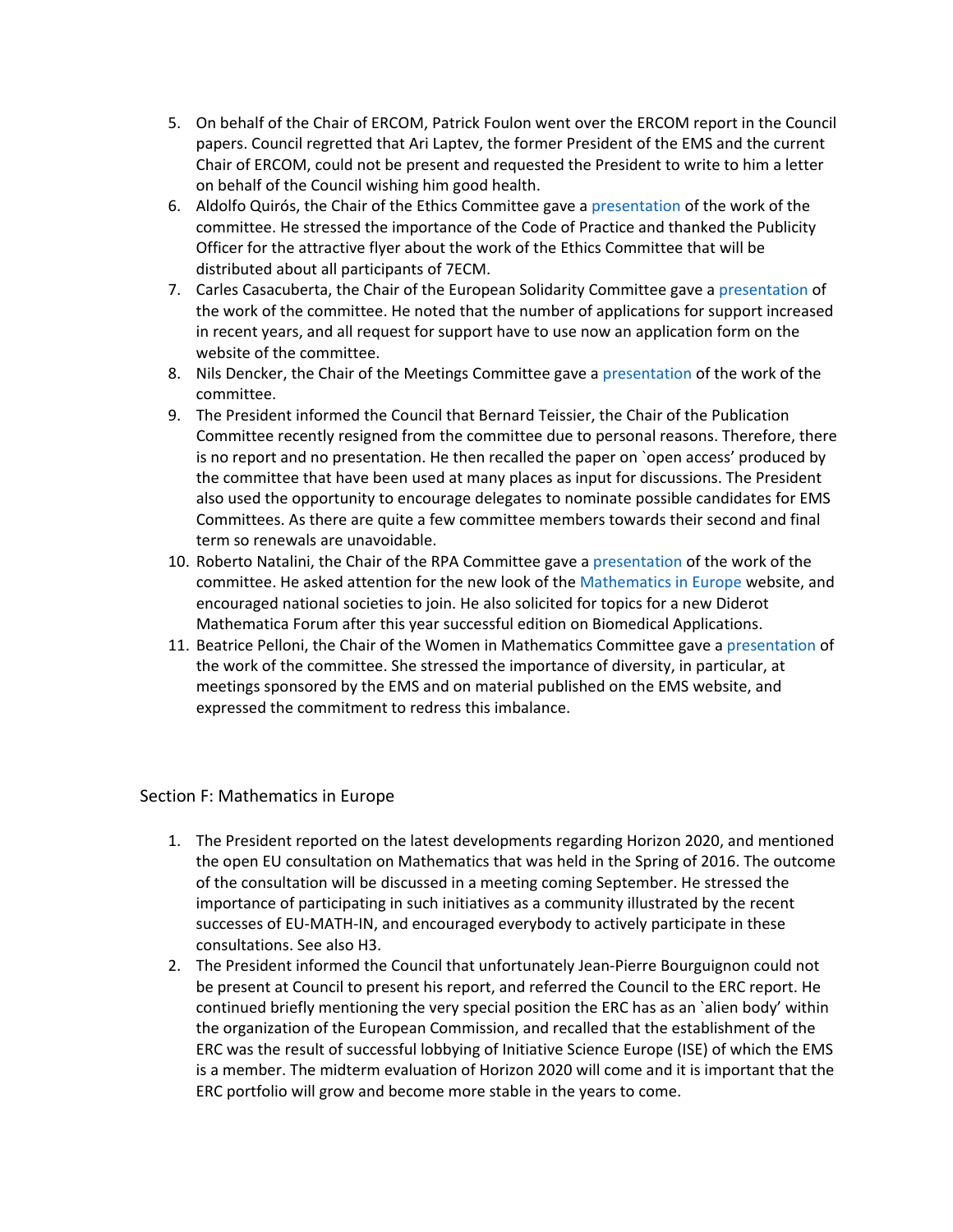3. The President informed the Council that the EMS supports the ICM bid from Paris to organize ICM 2022. If a bid from Saint Petersburg will also materialize then EMS will support this bid as well. The sole intention of the EMS is to bring ICM back to Europe in 2022.

## Section G: Publication Activities

- 1. The President reported that due to the transition in Editor-in-Chief of the EMS Newsletter, it was not feasible to have a report at the Council. The President thanked all Editors of the EMS Newsletter for their work and proposed a vote of thanks to the outgoing Editor-in-Chief Lucia Di Vizio for her excellent work. During her tenure, the newsletter did grow considerably as well in number of pages as in interesting content. He then welcomed the incoming Editor-in-Chief Valentin Zagrebnov and on behalf of the Council wished him success.
- 2. The President informed the Council that the Managing Director of the Publishing House could not be present at Council to present his report prepared for Council. In addition to the written report, the President mentioned that the newly appointed Scientific Advisory Board (SAB) of the EMS-PH started functioning rather well, and that the board already handling a number of project proposals to launch a new journal for evaluation.
- 3. The report of Klaus Hulek about Zentralblatt was received. The President announced that as of April 1, 2016, Klaus Hulek replaced Gert-Martin Greuel as Editor-in-Chief of Zentralblatt. It was planned that Gert-Martin Greuel would present the report at Council but unforeseen circumstances made it impossible for him to be present at Council. The President proposed a vote of thanks to the outgoing Editor-in-Chief Gert-Martin Greuel for his excellent work. During his tenure, Zentralblatt improved significantly and is now a serious competitor of the other available reference databases for mathematics.

## Section H: Projects

- 1. Jiří Rákosník gave a [presentation](http://www.euro-math-soc.eu/system/files/uploads/7.%20EuDML.pdf) on the EuDML project and also mentioned that a Scientific Advisory Board of EuDML with Frédéric Hélein as Chair was installed earlier this year.
- 2. The EoM wiki was discussed in the report of the Electronic Publishing Committee. In order to get more EMS members involved with the Encyclopedia of Mathematics, Ulf Rehmann wrote an item in the last issue of the EMS *Newsletter.*
- 3. Maria Esteban gave a [presentation](http://www.euro-math-soc.eu/system/files/uploads/14.%20EU-MATHS-IN.pdf) on EU-MATHS-IN. After an initial phase, the national networks that form EU-MATHS-IN are cooperating quite actively. A proposal for infrastructure was granted and the proposal for starting a mathematics community infrastructure was under review.
- 4. In this additional point, Martin Raussen gave a [presentation](http://www.euro-math-soc.eu/system/files/uploads/8.%20MathHire.pdf) about the collaboration between EMS and MathHire to provide a job portal.